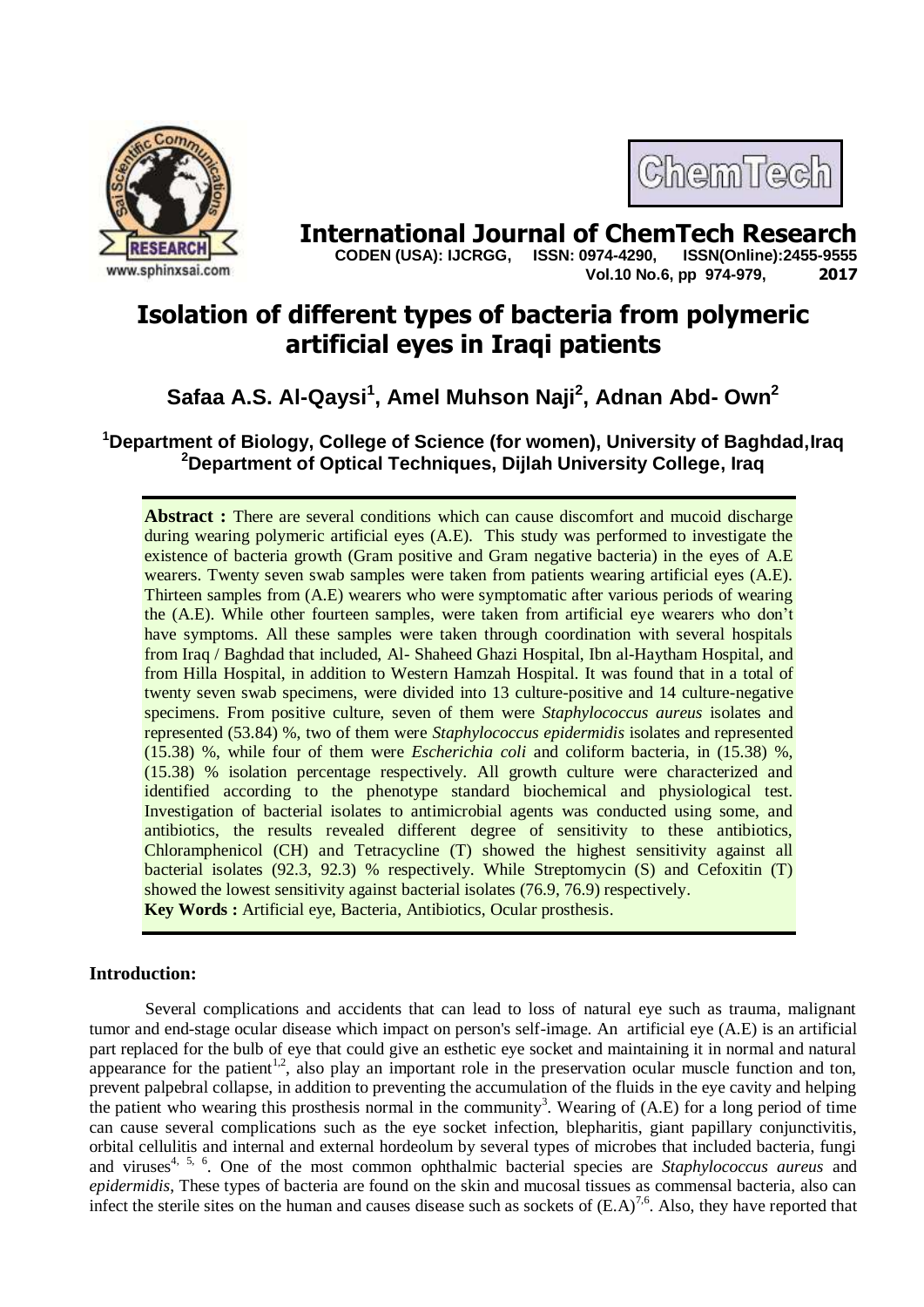isolation and identification of gram negative bacteria such as *Escherichia coli*, *Pseudomonas aeruginosa* and gram negative bacilli from patients wear prosthesis. The goals of the present study were to isolation and identification of bacteria from patients who wearing artificial eyes from several Iraqi hospitals, and its susceptibility to antimicrobial agents.

#### **Materials and methods:**

#### **Collection of samples:**

Twenty seven swab samples were taken from patients wearing artificial eyes (A.E) from several hospitals that include Al- Shaheed Ghazi Hospital in Baghdad, Ibn al-Haytham Hospital in Baghdad, Hilla Hospital and the Western Hamzah Hospital, thirteen samples from artificial eye wearers who were symptomatic after various periods of wearing the (A.E). While other fourteen samples were taken from artificial eye wearers who don't have symptoms.The samples were examined in the laboratories of the biology department in the college of science for women - Baghdad University. The team faced several obstacles during the process of collecting samples. For example, uncooperation of the patient and his unwillingness to deal with a stranger, but with his doctor. In addition to this the problems concerning the examination of samples such as the lack of technical facilities in the hospital laboratories and or the unwillingness of administrators to cooperate with us. All of this led to the damage and the failure of several samples which their collection took a long time and hard effort. Despite the serious difficulties that we faced, the team was able to collect 27 samples which were the subject of this study.

#### **Isolation and identification**

After collection of swabs, all specimens were taken directly to the laboratory of microbiology at the Department of Biology, College of Science (for women) for isolation and identification of all bacteria and fungi that found in these swabs, the obtained isolates transferred and inoculated at sterile media to obtain a pure culture. All isolates identified according to by inoculation at the differential and selective media included MacConky agar, Mannitol salt agar, Blood agar for bacteria and Potato dextrose agar, Sabouraud agar for fungi all plates incubated at 26-28 ºC for fungal culture for 5-7 days and 37ºC for bacterial culture by placing inside the incubator for 24-48 h. of aerobic conditions. Gram stain was done by staining thin smear to investigate the reaction of all colonies were grown. All isolates were obtained from samples subjected to some biochemical and physiological test like, Catalase,Oxidase, Lactose fermentation, Hydrogen gas production, Methyl red test, and Indol test

#### **Antibiotic susceptibility testing:**

All bacterial isolates were isolated in pure culture and tested for antibiotic susceptibility, this was done by using traditional method (Kirby-Bauer) disc diffusion on Mueller-Hinton agar plates. After streaking of bacteria by sterile cotton swab on media and selected antibiotics all plates were incubated inside the Incubator at 37 ºC, after 24 h. The inhibition zone around the antibiotic disc was calculated and determined according to guidelines by $9$ .

#### **Results and Discussion:**

#### **Isolation and identification**

A total of 27 patients were wearing (A.E) and who subjected to investigation for isolation and identification of microbial growth. of all, thirteen patients who were symptomatic after various periods of wearing the (A.E), the results of identification and characterization of all bacterial isolates were obtained from culture were reported in the (Table 1 and 2).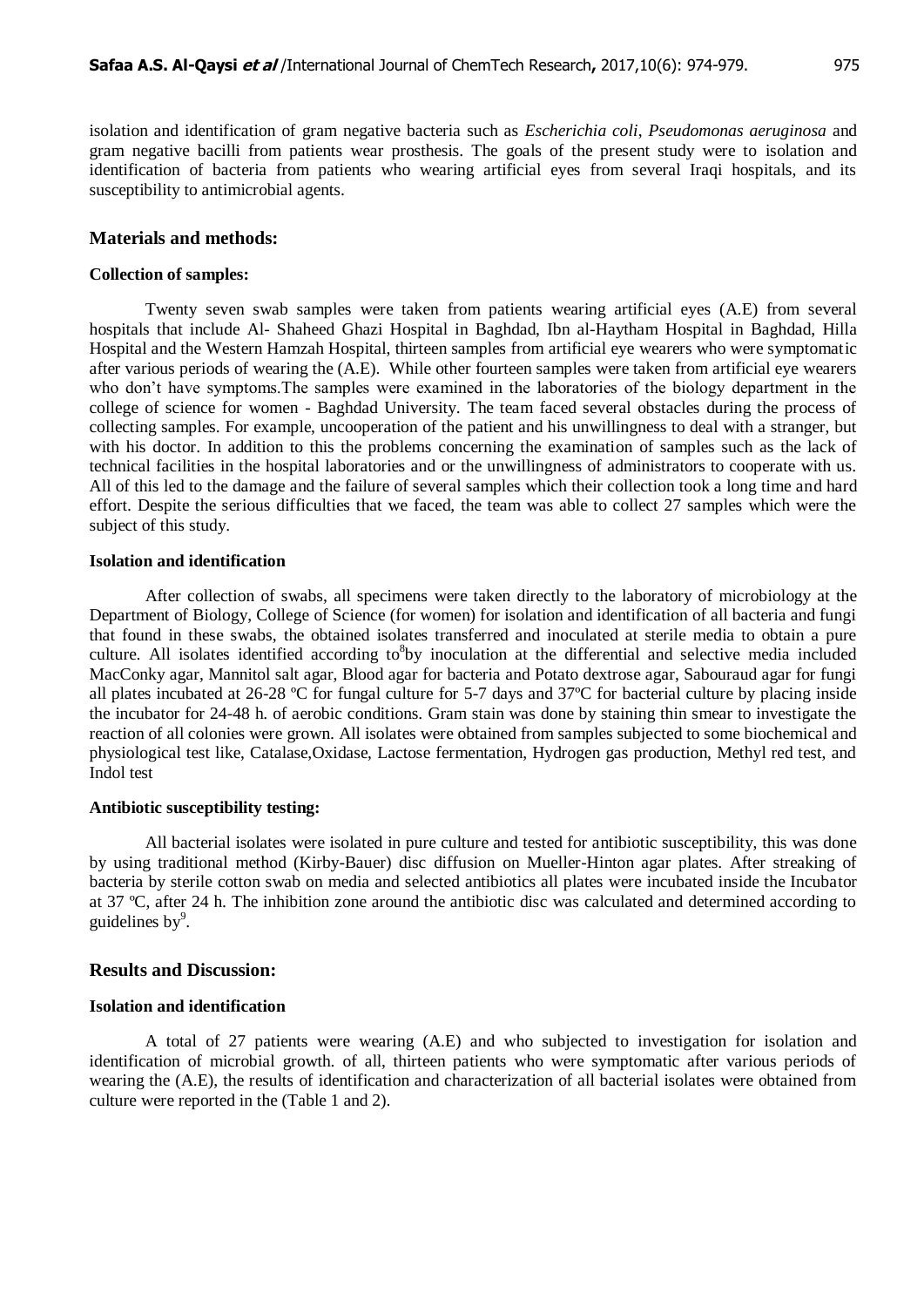| Isolate<br>No.Test                                |                 | 2                | 3              |        |                  | 9                | 10                 | 12                 | 13     |
|---------------------------------------------------|-----------------|------------------|----------------|--------|------------------|------------------|--------------------|--------------------|--------|
| Gram stain                                        | $\overline{+}$  | $^{+}$           | $^{+}$         | $^{+}$ | $^{+}$           | $^{+}$           | $^{+}$             | $^{+}$             | $^{+}$ |
| Shape of cells                                    | cocc1           | $\cdot$<br>cocci | COCC1          | cocci  | $\cdot$<br>cocci | $\cdot$<br>COCC1 | $\bullet$<br>cocc1 | $\bullet$<br>cocc1 | cocci  |
| Catalase                                          | $^{+}$          | $^{+}$           | $\overline{+}$ | $\pm$  | $^{+}$           | $\,+\,$          | $^+$               | $^{+}$             | $+$    |
| Oxidase                                           | $^{+}$          | $^{+}$           |                | $\pm$  | $^{+}$           | $^{+}$           | $^{+}$             |                    | $+$    |
| Coagulase                                         | $^{+}$          | $^{+}$           |                | $^+$   | $^{+}$           | $^{+}$           | $^{+}$             | ۰                  | $^{+}$ |
| Mannitol<br>Growth<br><sub>on</sub><br>salts agar | $^{\mathrm{+}}$ | $^{+}$           |                | $\pm$  | $^{+}$           | $^{+}$           | $^+$               |                    | $\pm$  |
| Hemolysis on blood agar                           | $\beta$         |                  | $\sim$         |        |                  |                  |                    | $\sim$             |        |

## **Table 1.Biochemical and physiological test of gram positive bacteria**

## **Table 2.Biochemical and physiological test of gram negative bacteria**

| Isolate No.<br>Test      | 4             | 6             | 8         | 11        |
|--------------------------|---------------|---------------|-----------|-----------|
| Gram stain               |               |               |           |           |
| Shape of cells           | cocco-bacilli | cocco-bacilli | Rod shape | Rod shape |
| Catalase                 |               |               | $^+$      |           |
| Oxidase                  |               |               |           |           |
| Lactose fermentation     | $\, +$        |               |           |           |
| Hydrogen gas production  |               |               | $^{+}$    |           |
| Growth at MacConkey agar |               |               | $^{+}$    |           |
| Methyl red               |               |               | $^+$      |           |
| Indol test               |               |               |           |           |

### **Table 3. Types of bacteria isolated from patients wearing artificial eye have symptoms of infection.**

| <b>Types of bacteria</b> | <b>Types of sample</b> | <b>Total of bacterial</b> |               |  |  |
|--------------------------|------------------------|---------------------------|---------------|--|--|
|                          |                        | <b>Isolates No.</b>       | $\frac{6}{6}$ |  |  |
| Staph. aureus            | Artificial eye         |                           | 53.84         |  |  |
| Staph. epidermidis       |                        |                           | 15.38         |  |  |
| E. coli                  |                        |                           | 15.38         |  |  |
| Coliform bacteria        |                        |                           | 15.38         |  |  |

The most frequently bacterial isolates were *Staph. aureus* (7) samples isolates (Gram positive cocci with grape shape), all these isolates were positive for coagulase, growth at mannitol salts agar and represented (53.84) %, in addition to *Staph. epidermidis* (2) samples isolates(Gram positive cocci with grape shape), all these isolates were negative for coagulase and positive forcatalase, oxidase while no change in the color of mannitol salt gar (Figure1). *E. coli* (2) samples isolates followed by 2 isolates *Coliform bacteria* (Gram negative) (15.38) % respectively, (Table 3), all Gram negative isolates were hydrogen gas production, catalase, indol and methyl red test positive, whereas negative for oxidase, the isolates of *E. coli* were positive for lactose ferment. The fourteen samples were taken from patients with (A.E.) wearers who don't have symptoms, the results of culture and isolation of fungi showed no growth of any microorganisms.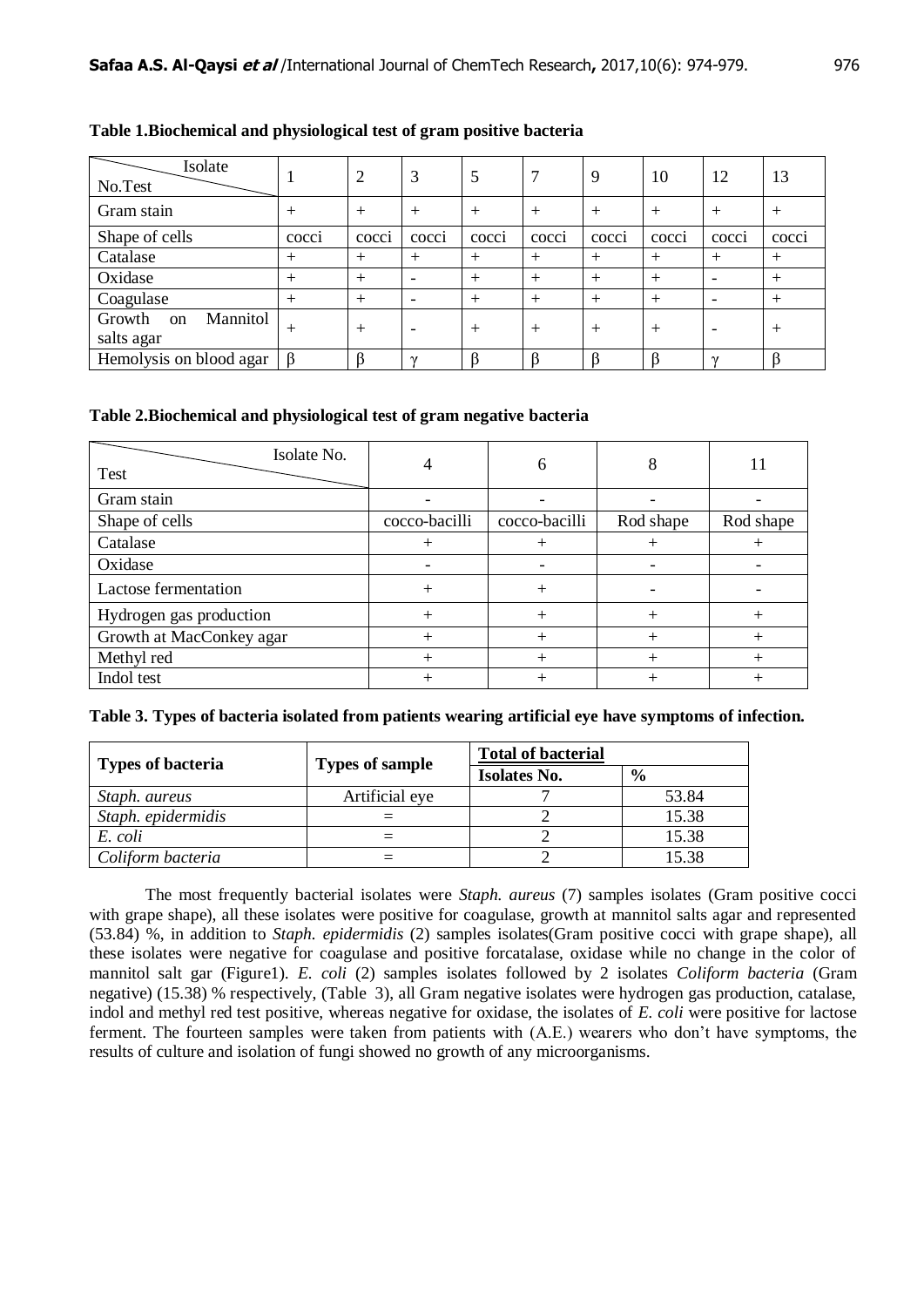

**Fig. 1. Show (A) growth of** *Staph. aureus* **on Mannitol salt agar, (B) growth of** *E. coli* **on MacConky agar(Pink colonies) and (C) growth of Coliform Bacteria on MacConky Agar (Colorless colonies).**

Many studies and reports have demonstrated that most of bacterial species present in the eye lid margins or conjunctiva are as normal flora and commensals without infection and disease called *Staphylococcus* species [10]. *Staph. aureus* is one of the most bacterial species that infected patients after cataract surgery, it was characterized as most common pathogens in the skin of the human and causing bacterial infection in the ophthalmic, Conjunctivitis, Keratitis around the world in addition to ocular infection called and<sup>11,6</sup>. Another study, showed present of *Staph. aureus* and coagulase negative *Staphylococci* in percent of (19.9 and 28.6%) respectively. A study by<sup>12</sup>has been demonstrated that *Staph. epidermidis* was the most frequent bacterial species in the lids and conjunctive.

From the present study, several types of bacteria were obtained and observed in the prosthesis eye that including *Staph. aureus, Staph. epidermidis, E. coli* andGram negative bacilli, this result was agreed with literature obtained by<sup>7</sup> who isolated and identified several types of Gram positive and Gram negative bacteria before and after cleaning of the artificial eyes with cleaning solution. Also the results of the present study were consistent with the literature accomplished by<sup>5</sup>who based on the fact, The wearing of artificial eyes for longterm can lead to several complications such as secondary infection, this can lead to change the microorganisms from the state of normal flora to pathogenic microbes of the patients who wearing the prosthesis.

Discharging sockets were associated with *Staph. aureus, Staph.epidermidis*, coliform spp. Bacteria and mixed flora, This result was in agreement with the results findings by<sup>13</sup>.

### **Susceptibility test for antibiotics:**

The results of antibiotic susceptibility tests showed variation in the resistant and sensitivity to these antibiotics (Table 4), thus dependent on the types of bacterial isolates and the generation of antibiotics. Most of the examined isolates showed high resistance to Streptomycin (76.9%), Cefoxitin (76.9%), Penicillin (69.2%) and Carbapenems (69.2%), whereas, all bacterial isolates exhibited high sensitivity against Chloramphenicol and Tetracycline (92.3 and 92.3%) respectively. Chloramphenicol showed the most effective antibiotics against external eye infection and is considered as a broad-spectrum antibiotic and is widely used for treatment of infections by Gram negative bacteria such as spectrum β-lactamase (ESBL) which involved *Pseudomonas* spp., Enterobacteriaceae, *E. coli* Etc.<sup>14,15</sup>. While<sup>13</sup> reported that the most effective drug of choice for treatment of external eye infected with *Stahp. aureus*, *Haemophilus influenza* was Chloramphenicol. In a separate study with accomplished by<sup>16</sup>reported that the Methicillin- Resistant *Staph.aureus* (MRSA) isolated from ocular infection was susceptible to Chloramphenicol and Gentamycin, while resistance to the third generation of Fluoroquinolones such as Ciprofloxacin and Ofloxacin in addition to Cefazolin.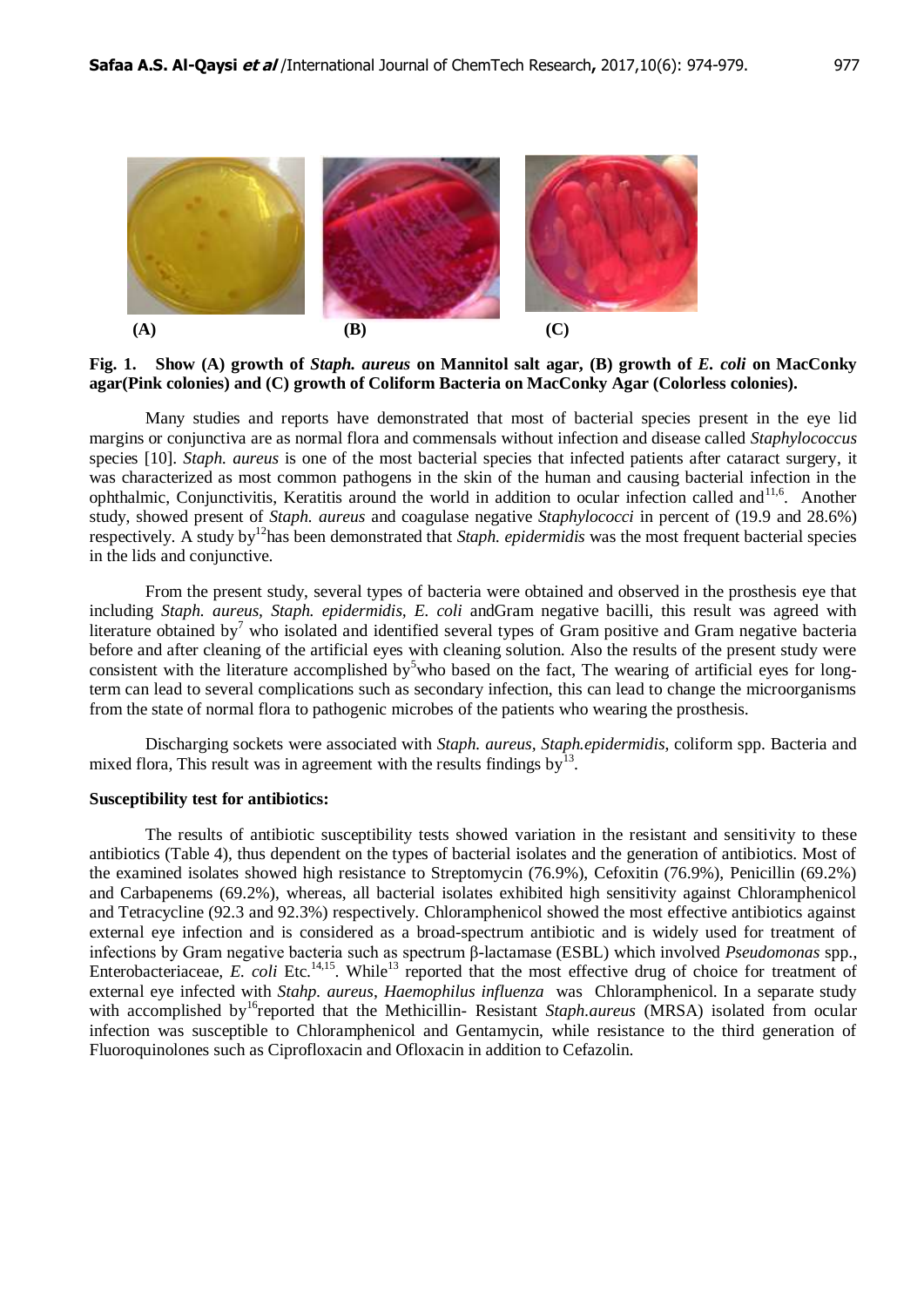| <b>Bacterial isolates</b> | No of<br>isolates | S/R              | <b>Antibiotics</b>   |                    |                                    |                                    |                    |                    |                     |                     |                       |
|---------------------------|-------------------|------------------|----------------------|--------------------|------------------------------------|------------------------------------|--------------------|--------------------|---------------------|---------------------|-----------------------|
|                           |                   |                  | P<br>No. %           | S<br>No. %         | т<br>No. %                         | <b>CH</b><br>No. %                 | ${\bf E}$<br>No. % | G<br>$No. \%$      | CL<br>No. %         | CA<br>No. %         | <b>CEF</b><br>No. $%$ |
| Staph. aureus             | $\overline{7}$    | S<br>$\mathbf R$ | 2(28.71)<br>5(71.48) | 2(28.5)<br>5(71.4) | 6(85.7)<br>1(14.2)                 | 6(85.7)<br>1(14.2)                 | 2(28.5)<br>5(71.4) | 3(42.8)<br>4(57.1) | 5(71.4)<br>2(28.5)  | 1(14.2)<br>6(85.7)  | 1(14.2)<br>6(85.7)    |
| Staph. epidermis          | $\overline{2}$    | S<br>$\mathbf R$ | 2(100)               | 1(50)<br>1(50)     | 2(100)                             | 2(100)<br>$\qquad \qquad$          | 1(50)<br>1(50)     | 1(50)<br>1(50)     | 2(100)              | 1(50)<br>1(50)      | 2(100)                |
| E. coli                   | $\mathfrak{2}$    | S<br>$\mathbf R$ | (50)<br>(50)         | 1(50)<br>1(50)     | 2(100)                             | 2(100)<br>$\qquad \qquad$          | 1(50)<br>1(50)     | 1(50)<br>1(50)     | 2(100)              | 2(100)              | 2(100)                |
| Coliform bacteria         | 2                 | S<br>$\mathbf R$ | (50)<br>(50)         | ۰<br>2(100)        | 2(100)<br>$\overline{\phantom{a}}$ | 2(100)<br>$\overline{\phantom{a}}$ | 1(50)<br>1(50)     | 2(100)             | (50)<br>(50)        | 1(50)<br>1(50)      | 2(100)                |
| <b>Total of isolates</b>  | 13                | S<br>$\mathbf R$ | 4(30.7)<br>9(69.2)   | 4(30.7)<br>9(69.2) | 12 (92.3)<br>1(7.6)                | 12(92.3)<br>(7.6)                  | 5(38.4)<br>8(61.5) | 7(53.8)<br>6(46.1) | 10(76.9)<br>3(23.1) | 3(23.1)<br>10(76.9) | 3(23.1)<br>10(76.9)   |

|  |  | Table4. Susceptibility testing of antimicrobial agents against all bacterial isolates. |
|--|--|----------------------------------------------------------------------------------------|
|  |  |                                                                                        |

**S: Sensitive, R: Resistance**

**P: Penicillin, S: Streptomycin, T: Tetracycline, CH: Chloramphenicol, E: Erythromycin, G: Gentamycin, CL: Cloxacillin, CA: Carbapenems, CEF: Cefoxitin**